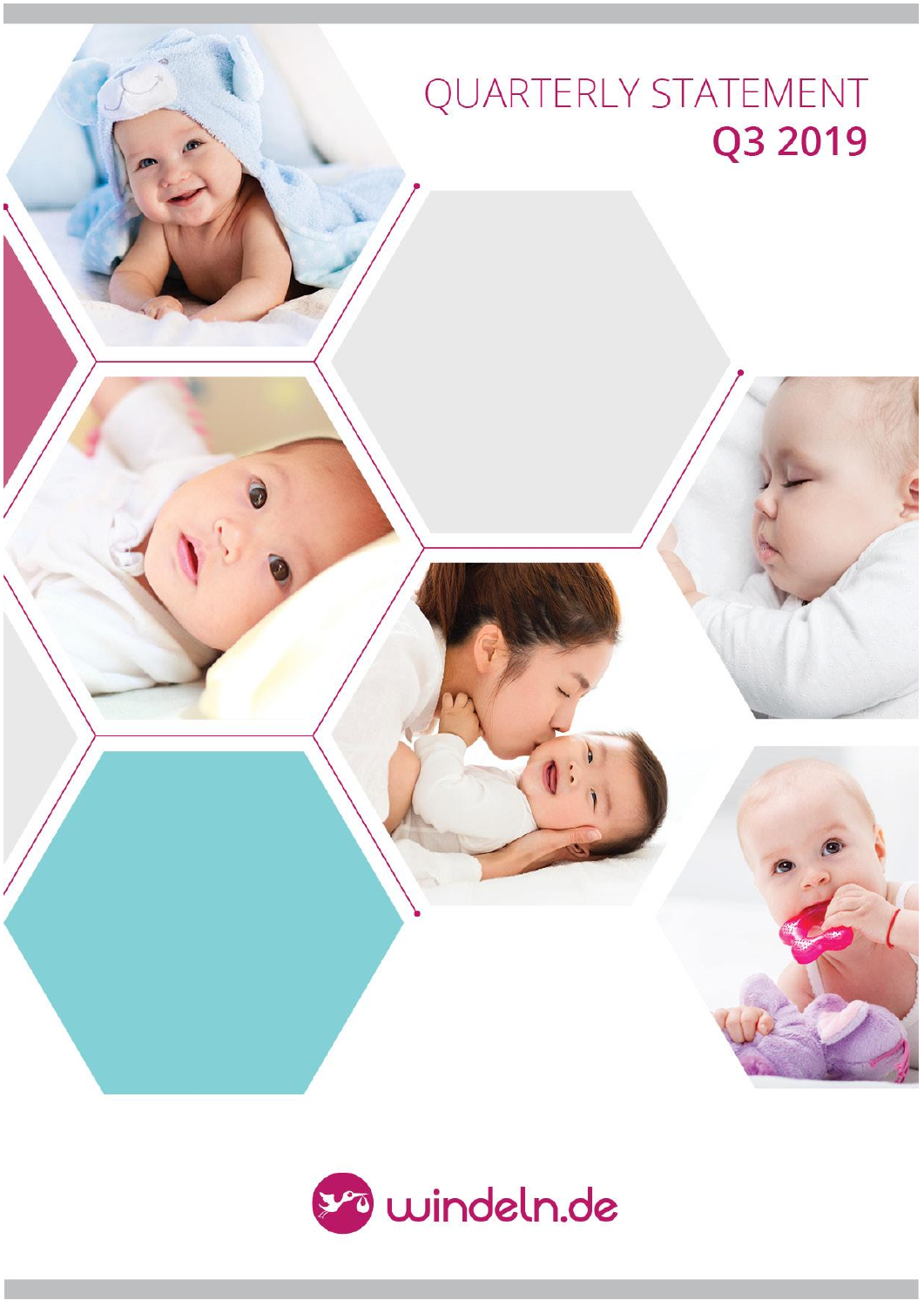# WINDELN.DE GROUP AT A GLANCE

| Performance indicators (continuing operations only)          | 9M 2019    | 9M 2018    | Q3 2019    | Q3 2018    |
|--------------------------------------------------------------|------------|------------|------------|------------|
| Site visits                                                  | 30,269,894 | 31,289,454 | 9,709,829  | 9,907,220  |
| Mobile visit share (as % of site visits)                     | 76.5%      | 71.5%      | 76.9%      | 70.3%      |
| Mobile orders (as % of number of orders)                     | 61.5%      | 54.4%      | 62.7%      | 55.1%      |
| Active customers                                             | 438,415    | 615,288    | 438,415    | 615,288    |
| Number of orders                                             | 566,177    | 857,296    | 186,927    | 243,625    |
| Average orders per active customer (in number of orders)     | 1.9        | 2.1        | 1.9        | 2.1        |
| Share of repeat customer orders                              | 72.0%      | 79.8%      | 72.0%      | 79.8%      |
| (as % of orders of last 12 months)                           |            |            |            |            |
| Gross order intake (in EUR)                                  | 50,406,410 | 77,203,605 | 16,209,941 | 21,915,782 |
| Average order value (in EUR)                                 | 89.03      | 90.05      | 86.72      | 89.96      |
| Returns (as % of gross revenues from orders)                 | 3.0%       | 3.7%       | 2.9%       | 4.3%       |
| Adjusted marketing cost ratio (as % of revenues)             | 4.7%       | 4.7%       | 4.4%       | 4.8%       |
| Adjusted fulfilment cost ratio (as % of revenues)            | 14.5%      | 17.0%      | 13.7%      | 15.8%      |
| Adjusted other SG&A expenses (as % of revenues)              | 25.0%      | 22.7%      | 29.1%      | 24.0%      |
|                                                              |            |            |            |            |
| Earnings position (continuing operations only)               |            |            |            |            |
| Revenues (in kEUR)                                           | 59,365     | 78,549     | 18,456     | 22,178     |
| Gross profit (in kEUR)                                       | 14,224     | 18,382     | 3,998      | 4,923      |
| Gross profit (as % of revenues)                              | 24.0%      | 23.4%      | 21.7%      | 22.2%      |
| Operating contribution (in kEUR)                             | 2,818      | 1,661      | 660        | 391        |
| Operating contribution (as % of revenues)                    | 4.7%       | 2.1%       | 3.6%       | 1.8%       |
| Adjusted EBIT (in kEUR)                                      | $-12,013$  | $-15,991$  | $-4,707$   | $-4,930$   |
| Adjusted EBIT (as % of revenues)                             | $-20.2%$   | $-20.5%$   | $-25.5%$   | $-22.2%$   |
|                                                              |            |            |            |            |
| <b>Financial position</b>                                    |            |            |            |            |
| Net cash flows used in operating activities (in kEUR)        | $-10,680$  | $-17,261$  | $-2,065$   | $-3,477$   |
| Net cash flows from / used in investing activities (in kEUR) | 357        | 1,371      | $-76$      | -16        |
| Net cash flows from / used in financing activities (in kEUR) | 8,866      | 1,552      | $-253$     | $-38$      |
| Net decrease in cash and cash equivalents                    | $-1,457$   | $-14,338$  | $-2,394$   | $-3,531$   |
| Cash and cash equivalents at the end of the period (in kEUR) | 9,683      | 12,135     | 9,683      | 12,135     |
| Current time deposits (in kEUR)                              |            | 625        |            | 625        |
| Total cash and time deposits (in kEUR)                       | 9,683      | 12,760     | 9,683      | 12,760     |
|                                                              |            |            |            |            |
| Other                                                        |            |            |            |            |
| Basic earnings per share (in EUR)                            | $-1.48$    | $-9.20*$   | $-0.43$    | $-1.90*$   |
| Basic earnings per share from continuing operations (in EUR) | $-1.49$    | $-5.76*$   | $-0.43$    | $-1.68*$   |

All performance indicators and the section earnings position include amounts from continuing operations only. Feedo Group was deconsolidated in August 2018 after its divestiture and is presented as discontinued operation in the consolidated income statement.

\* Prior year disclosures of earnings per share were restated in line with IAS 33 due to the capital decrease performed in January 2019.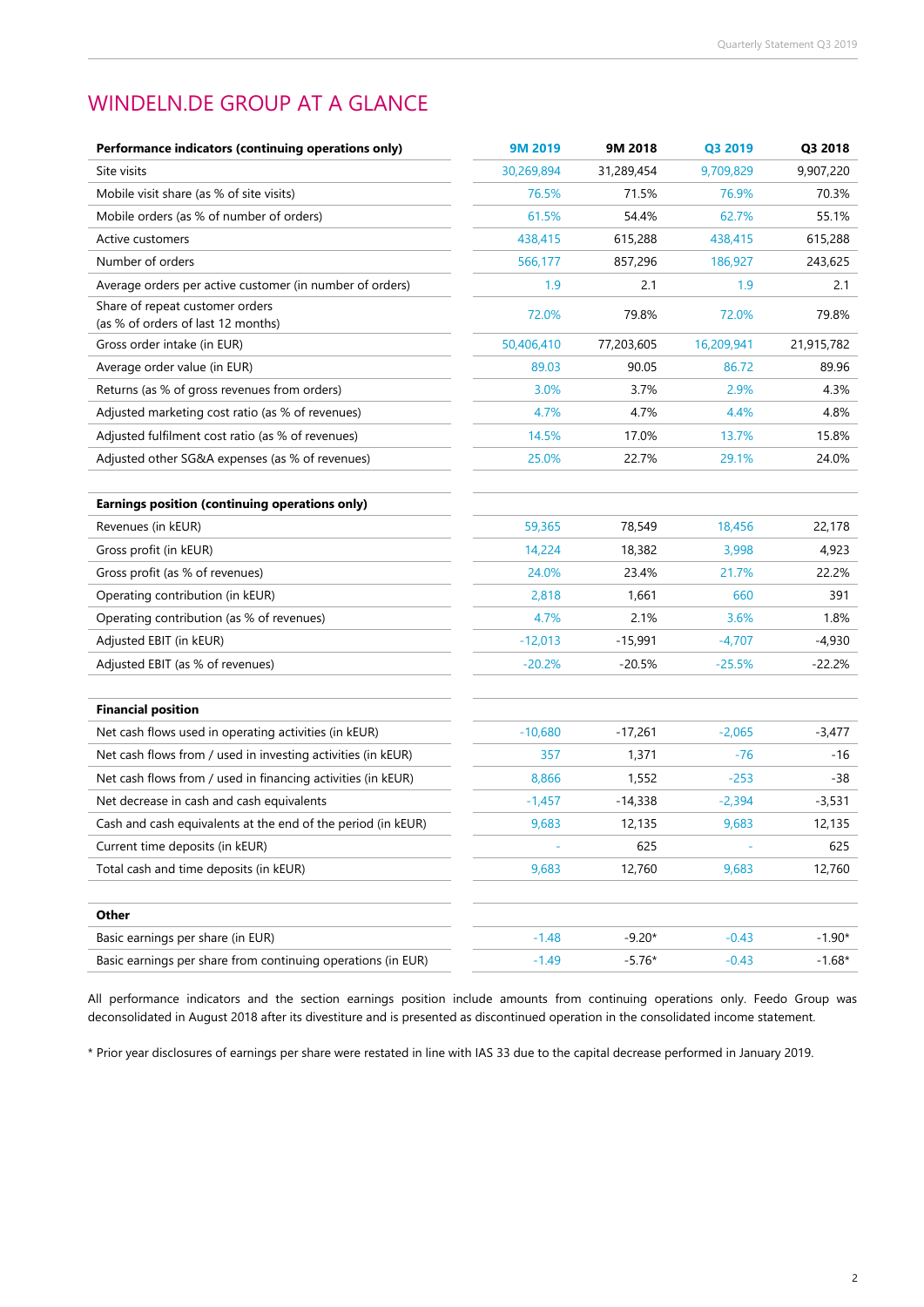# MATERIAL TRANSACTIONS IN Q3 2019

#### **Extraordinary General Meeting**

In an Extraordinary General Meeting held on September 27, 2019, the shareholders of windeln.de SE approved to reduce the Company's share capital from EUR 9,963,670 by EUR 6,974,569 to EUR 2,989,101 through an ordinary capital reduction by way of a reverse share split at a ratio of 10 : 3.

In addition, the Extraordinary General Meeting correspondingly resolved to increase windeln.de SE's reduced share capital of EUR 2,989,101 by up to EUR 10,000,000 to up to EUR 12,989,101 by issuing up to 10,000,000 new ordinary bearer shares with no-par-value against contribution in cash with indirect subscription rights for existing shareholders.

Furthermore, the Extraordinary General Meeting revoked the current Authorized Capital 2018 in the amount of EUR 15,500,000; and resolved on the creation of a new Authorized Capital 2019 in the amount of EUR 6,000,000.

The resolutions are not yet entered into the commercial register due to shareholder actions that the company is dealing with at the moment.

#### **Introduction of an additional payment method**

Since August 2019, customers of the German websho[p www.windeln.de](http://www.windeln.de/) are offered an express checkout through amazon. With this payment method, customers can complete their orders faster and more conveniently, and they can pay with their amazon account. The payment method uses the amazon solvency check and basically excludes any default risks.

#### **Langtao cooperation**

In August 2019, a cooperation agreement with Langtao Trading (Shanghai) Co. Ltd. was signed. Langtao will replace our current T-Mall Partner (TP), and in addition it will support all of our other Chinese distribution channels. This comprises specifically customer service, brand strategies, project and marketing planning, visual design, product management, sales promotions, communication with sales channels and supply chain management. Langtao have profound experience in launching and marketing American brands in the Chinese market; they are furthermore specialized in the distribution of cosmetics and toddler products.

#### **New shop architecture**

The management board decided in Q3 2019 to evaluate a replacement of our current internally managed shop architecture by a third-party solution. This step becomes necessary due to our limited internal resources and increasing technical demands in the market. With the outsourcing of the shop architecture, we aim at creating better customer experience, flexible adaptation of future technical enhancements and saving costs on a long-term perspective. A tender process with third-party providers has already started, a final decision has not yet been made.

#### **Technical enhancements**

Our Baby App's availability – that was limited to iOS devices before – was expanded to Android devices in Q3 2019. It offers weekly summaries of the baby's development, midwife tips, automatic weekly push notification and various tracker functions

Furthermore, the windeln.de App was expanded by the functions "My lists/rebuy". This allows customers to reorder products from their purchase history with only few clicks.

# COMMENTS ON NET ASSETS, FINANCIAL POSITION AND RESULTS OF **OPERATIONS**

#### **Net assets**

*Non-current assets* have decreased by EUR 767k or 14% since December 31, 2018. There were material changes within each position. The increase in fixed assets by EUR 606k results from the adoption of IFRS 16, as described in the Half Year Report 2019. The decrease in other non-current financial assets stems from the received purchase price payment from the divestiture of Feedo Group (EUR 403k including accrued non-current interest, and from the reclassification of restricted cash (EUR 226k) into other current financial assets.

Intangible assets have decreased by EUR 710k due to regular amortization. The low market capitalization as of September 30, 2019, and the changed outlook indicate that intangible assets may be impaired (so-called triggering event). windeln.de performed an impairment test as of September 30, 2019, which resulted in no impairment need. The tested assets comprise the goodwill Switzerland (carrying amount EUR 542k), the domain Switzerland (carrying amount EUR 123k) and the domains of Bebitus (carrying amount EUR 1,819k).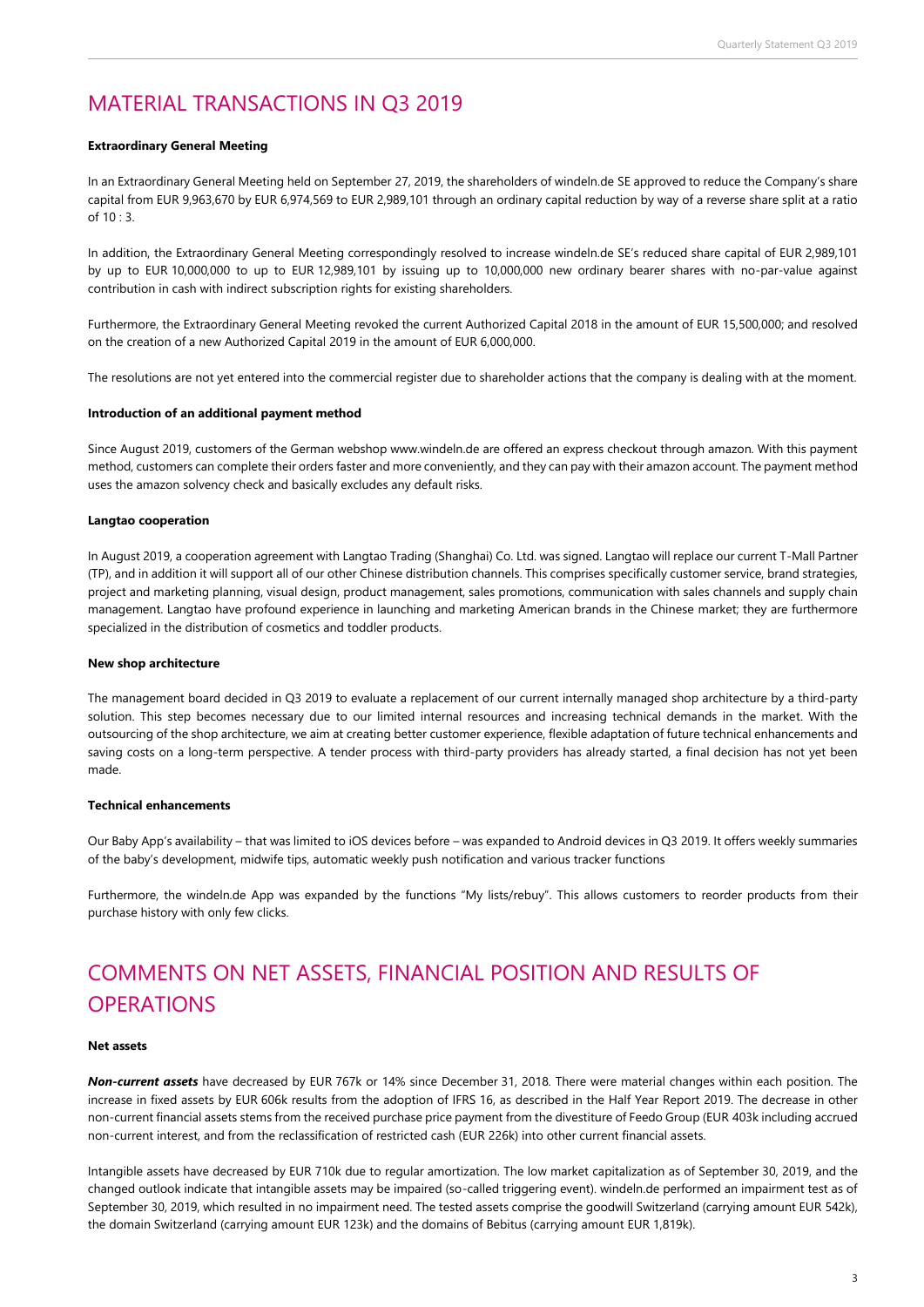*Current assets* have decreased by EUR 630k or 3% since December 31, 2018. Inventories have increased by EUR 1,194k or 18%, particularly for the upcoming sales events in China (e. g. Singles' Day) and for the "Pink Week" and Christmas business in Europe. Additionally, the second bonded warehouse in China was equipped with merchandise. Since November 4, 2019, deliveries to customers of the Chinese webshop are made from this warehouse, too.

As part of other current financial assets, accrued advertising subsidies have decreased by EUR 531k. Annual subsidies earned in 2018 were received in 2019. Additionally, subsidies earned in 2019 were paid earlier, leading to a decrease in the outstanding amount receivable. Other current assets increase by EUR 226k from restricted cash that falls due in less than twelve months and therefore became a current position.

The increase in *non-current liabilities* results from the adoption of IFRS 16. Non-current financial liabilities were increased by EUR 492k on January 1, 2019 and are redeemed through regular monthly lease payments.

*Current liabilities* have increased by EUR 1,153k or 12% since December 31, 2018, mainly from increased deferred revenues (EUR 652k) and other financial liabilities (EUR 573k). The change in payment providers leads to earlier cash inflows from customers and therefore increased deferred revenues. Additionally, a Pampers sales promotion in the last week of the quarter incurred customer payments that can be recognized as revenue only in the next quarter.

Bonus liabilities as part of other current financial liabilities have increased significantly due to the stock option program "Incentive 2019". Conditions of the program are outlined in the Half Year Report 2019. Since the reference share price is below the minimum issue price of EUR 1.00 as of September 30, 2019, the obligation is not settled in shares, but in cash. Pursuant to IAS 19, the total future payment obligation qualifies as a financial liability.

The Group's *equity* has decreased by EUR 2,598k or 13% to EUR 17,996k. The negative result of the period of EUR 12,091k is partially balanced by the capital measures of the first quarter of 2019. The capital decrease performed in January 2019 resulted in a decrease in share capital and accumulated losses; but had no impact on total equity. The gross issue proceeds of EUR 10,138k from the capital increase performed in March 2019 increased share capital by EUR 6,850k and share premium by EUR 3,288k. Transaction costs of EUR 700k in total are deducted from equity as of the payment date, they are not recognized as expense items in the income statement.

#### **Financial position**

Since December 31, 2018, the financial position has deteriorated, cash and cash equivalents amount to EUR 9,683k as of September 30, 2019, a decrease of 13%. Negative cash flows from *operating activities* amount to EUR 10,680k in the nine-months period 2019 and result mainly from the negative result of the period. Non-cash expenses from depreciation and amortization amount to EUR 1,348k. Furthermore, the increase in inventories led to cash outflows of EUR 1,193k.

The cash flow from *investing activities* amounts to EUR 357k in the nine-months period 2019 and stems mainly from the received purchase price payment from the divestiture of Feedo Group of EUR 417k (incl. interest) and the received claim asset from the purchase of Feedo Group of EUR 70k. Regular cash outflows for investments in tangible and intangible assets amount to EUR 131k and have decreased significantly compared to the prior year period.

Cash flows from *financing activities* amount to EUR 8,866k in the nine-months period 2019 and stem mainly from the capital increase processed in March 2019. Gross issue proceeds were EUR 10,138k. From all equity transactions (i. e. capital decrease in January 2019 , capital increase in March 2019, planned capital decrease in Q4 2019, planned settlement of stock option programs), transaction fees of EUR 719k were paid. Due to the change in accounting policies for lease agreements (IFRS 16), payments for lease agreements are recognized as cash flows from financing activities since January 1, 2019. These payments are composed of regular redemption plus interest payments that are disclosed separately in the consolidated cash flow statement.

#### **Results of operations**

In the first nine months of 2019, the Group generated *revenues* of EUR 59,365k, a decrease of 24% compared to the prior year period 2018. The decrease in revenue mainly affected the regions "Other / rest of Europe" (-47%) and "DACH" (-27%), China (-13%) is less affected. This results from the implementation of our long-term strategy of focusing on high-margin products, usually non-consumables such as fashion and toys. In return, a lower number of consumable products was sold that tend to have lower margins. Additionally, supplier conditions were successfully renegotiated, such as advertising subsidies and supplier-funded promotion activities. Therefore, the *margin (gross profit as % of revenues)* increased by 0.6pp to 24.0% compared to the prior year period.

*Selling and distribution expenses* decreased in the reporting period by EUR 9,098k or 31% to EUR 20,475k. Significant savings stem from expenses for logistics (EUR 4,103k or -36%), personnel (EUR 2,289k or -29%), marketing (EUR 918k or -25%) and warehouse rent (EUR 732k or -35%). The decrease in absolute numbers results from lower order and revenue volumes (-24%). Warehouse rent could be disproportionately reduced through the sell-off of aged inventories. Also, logistics expenses could be disproportionally decreased as more deliveries to Tmall customers were made from our cost efficient warehouse location in Guangzhou/China. The decrease in personnel expenses is a direct result of the headcount reduction initiated in Q1 2018.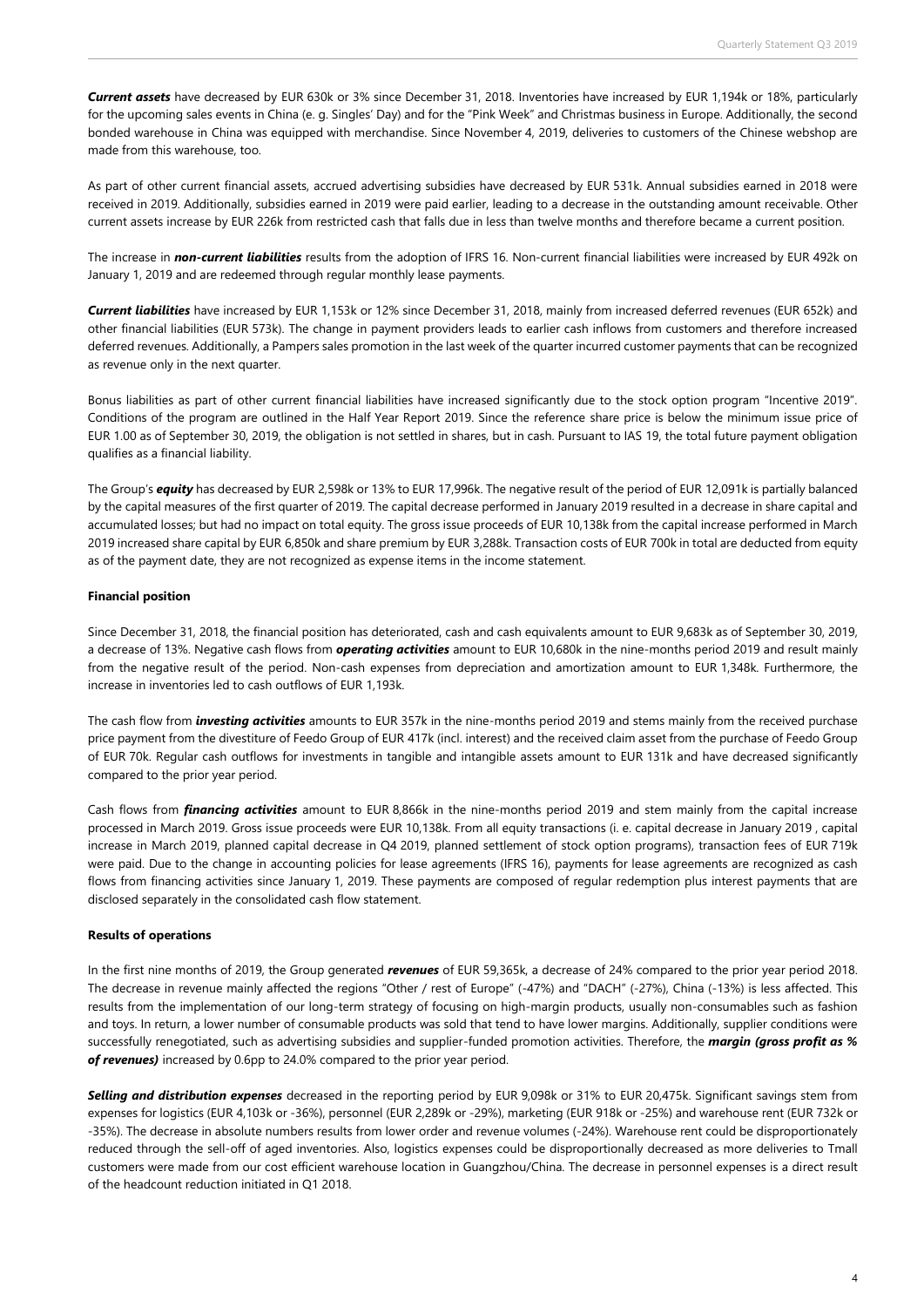*Administrative expenses* could also be reduced by EUR 320k or 5% and amount to EUR 6,289k in the nine-months period of 2019. This presentation is diluted by one-time effects from expenses and income from stock option programs. In 2019, one-time expenses from the stock option program "Incentive 2019" are recognized within administrative expenses, whereas in 2018 one-time income from stock option programs were recognized. Without those effects, administrative expenses would have decreased in the nine-months period of 2019 by 22% compared to the prior year period.

*Other operating income* decreased in the nine-months period of 2019 by EUR 200k, mainly from lower foreign exchange gains. At the same time, income from subleases have increased due to the sublease of office spaces. *Other operating expense* decreased in the nine-months period of 2019 by EUR 532k, mainly also from lower foreign exchange losses.

As a result of the above-mentioned developments, *earnings before interest and taxes (EBIT)* improved by EUR 5,592k or 32% in the ninemonths period of 2019 and amount to minus EUR 12,074k.

The profit or loss from *discontinued operations* relates to the Feedo Group that was sold in 2018. The profit in the nine-months period of 2019 results from the remeasurement of claim assets on the historic purchase price and interest income from the deferred sales price payment. The loss incurred in the nine-months period of 2018 comprises negative results from regular business activities (EUR 2,817k) and the loss of divestiture including release of deferred taxes (EUR 7,758k).

# **OUTLOOK**

The main strategic target of realizing profitable and sustainable growth and achieving break even on basis of adjusted EBIT at the beginning of 2020 is still existing, but depends on the financial development in the fourth quarter 2019. In order to accomplish this goal, it became inevitable to reduce revenues in the third quarter more than planned, in particular by less profitable orders in the European business. Therefore, the share of repeat customer orders has decreased.

In the Half Year Report 2019, a slight revenue increase and a slight decrease in the share of repeat customers was forecasted. Considering detailed projections for the remainder of the year, we now expect a slight decrease in revenues and a strong decrease in the share of repeat customers.

### REGIONAL RESULTS OF OPERATIONS

| <b>kEUR</b>                                | 9M 2019 | 9M 2018 | O <sub>3</sub> 2019 | Q3 2018 |
|--------------------------------------------|---------|---------|---------------------|---------|
| <b>Revenues from continuing operations</b> | 59.365  | 78.549  | 18.456              | 22,178  |
| Germany, Austria, Switzerland (DACH)       | 13,437  | 18,290  | 4.475               | 5,691   |
| China                                      | 35,658  | 40.913  | 10.703              | 11,824  |
| Other / rest of Europe                     | 10,270  | 19,346  | 3,278               | 4,663   |

### ADJUSTED EBIT

| <b>kEUR</b>                               | <b>9M 2019</b> | 9M 2018                  | Q3 2019  | Q3 2018  |
|-------------------------------------------|----------------|--------------------------|----------|----------|
| Earnings before interest and taxes (EBIT) | $-12.074$      | $-17.666$                | $-4.246$ | $-5,220$ |
| adjusted for share-based compensation     | 27             | $-323$                   | $-509$   | 64       |
| adjusted for costs of acquisitions        | 48             | $\overline{\phantom{a}}$ | 48       |          |
| adjusted for costs of reorganization      | $-14$          | 1,227                    |          | 169      |
| adjusted for closure of pannolini.it      |                | 771                      |          | 57       |
| <b>Adjusted EBIT</b>                      | $-12.013$      | $-15.991$                | $-4.707$ | -4.930   |

The income from share-based compensation – adjusted in Q3 2019 – relates to the stock option program "Incentive 2019". Since the reference share price did not exceed the minimum issue price of EUR 1.00 as of September 30, 2019, the compensation is not settled in shares, but in cash. Therefore, the program does not qualify as share-based compensation is therefore not adjusted. Details of the program are outlined in the Half Year Report 2019.

Costs of acquisitions relate to due diligence expenses of a potential acquisition. A definite decision on the acquisition was not yet made.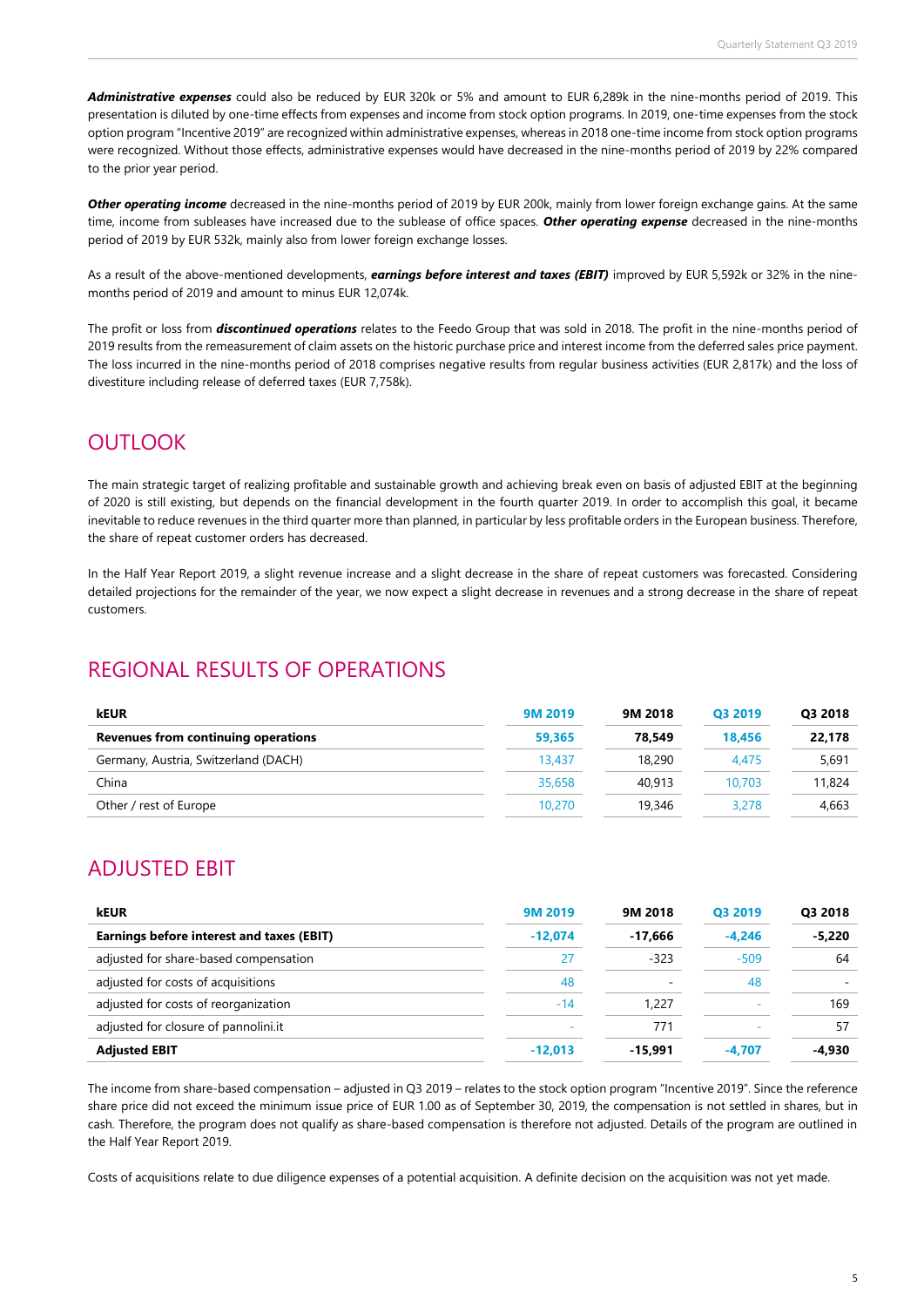# CONSOLIDATED INCOME STATEMENT AND OTHER COMPREHENSIVE INCOME

| <b>kEUR</b>                                                                                     | <b>9M 2019</b> | 9M 2018   | Q3 2019   | Q3 2018   |
|-------------------------------------------------------------------------------------------------|----------------|-----------|-----------|-----------|
| <b>Continuing operations</b>                                                                    |                |           |           |           |
| Revenues                                                                                        | 59,365         | 78,549    | 18,456    | 22,178    |
| Cost of sales                                                                                   | $-45,141$      | $-60,167$ | $-14,458$ | $-17,255$ |
| <b>Gross profit</b>                                                                             | 14,224         | 18,382    | 3,998     | 4,923     |
| Selling and distribution expenses                                                               | $-20,475$      | $-29,573$ | $-6,235$  | $-7,936$  |
| Administrative expenses                                                                         | $-6,289$       | $-6,609$  | $-2,220$  | $-2,318$  |
| Other operating income                                                                          | 573            | 773       | 260       | 294       |
| Other operating expenses                                                                        | $-107$         | $-639$    | $-49$     | $-183$    |
| Earnings before interest and taxes (EBIT)                                                       | $-12,074$      | $-17,666$ | $-4,246$  | $-5,220$  |
| Financial income                                                                                | 1              | 13        | 1.        | 7         |
| Financial expenses                                                                              | $-60$          | $-28$     | $-18$     | $-2$      |
| <b>Financial result</b>                                                                         | $-59$          | $-15$     | $-17$     | 5         |
| <b>Earnings before taxes (EBT)</b>                                                              | $-12,133$      | $-17,681$ | $-4,263$  | $-5,215$  |
| Income taxes                                                                                    | $-7$           | $-16$     | $-4$      | $-2$      |
| Profit or loss from continuing operations                                                       | $-12,140$      | $-17,697$ | $-4,267$  | $-5,217$  |
| Profit or loss after taxes from discontinued operations                                         | 49             | $-10,575$ |           | $-713$    |
| PROFIT OR LOSS FOR THE PERIOD                                                                   | $-12,091$      | $-28,272$ | $-4,267$  | $-5,930$  |
| Other comprehensive income that may be reclassified to profit or loss<br>in subsequent periods: |                |           |           |           |
| Exchange differences on translation of foreign operations                                       | 28             | 478       | 13        | 162       |
| OTHER COMPREHENSIVE INCOME OR LOSS, NET OF TAX                                                  | 28             | 478       | 13        | 162       |
| TOTAL COMPREHENSIVE INCOME OR LOSS, NET OF TAX                                                  | $-12,063$      | $-27,794$ | $-4,254$  | $-5,768$  |
| Basic earnings per share (in EUR)                                                               | $-1.48$        | $-9.20$   | $-0.43$   | $-1.90$   |
| Basic earnings per share from continuing operations (in EUR)                                    | $-1.49$        | $-5.76$   | $-0.43$   | $-1.68$   |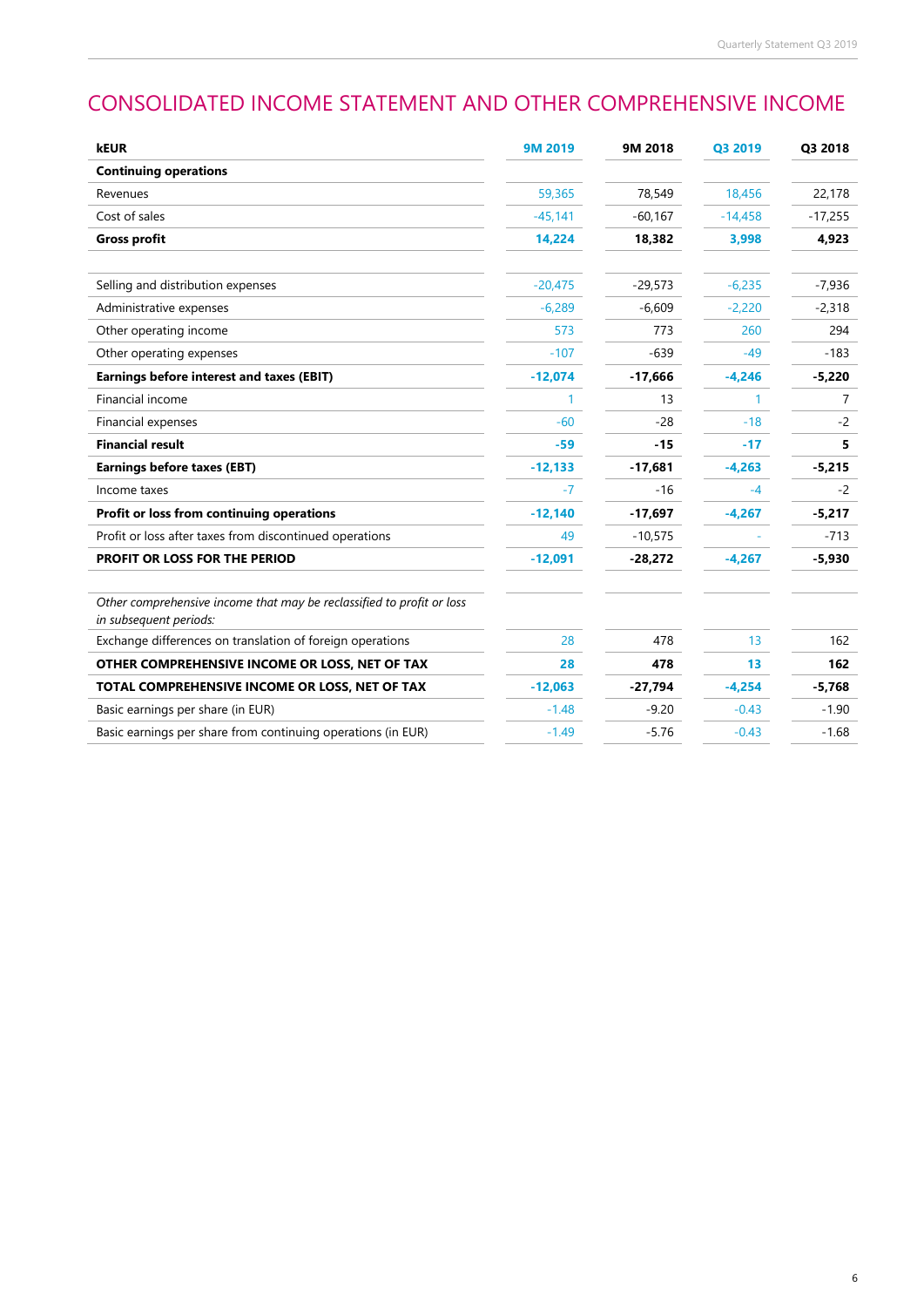# CONSOLIDATED STATEMENT OF FINANCIAL POSITION

| Assets                                                        |                           |                   |
|---------------------------------------------------------------|---------------------------|-------------------|
| <b>kEUR</b>                                                   | <b>September 30, 2019</b> | December 31, 2018 |
| <b>NON-CURRENT ASSETS</b>                                     |                           |                   |
| Intangible assets                                             | 3,684                     | 4,394             |
| Fixed assets                                                  | 729                       | 123               |
| Other financial assets                                        | $\mathbf{7}$              | 650               |
| Other non-financial assets                                    | 156                       | 177               |
| Deferred tax assets                                           | $\overline{2}$            | $\mathbf{1}$      |
| <b>Total non-current assets</b>                               | 4,578                     | 5,345             |
| <b>CURRENT ASSETS</b>                                         |                           |                   |
| Inventories                                                   | 8,014                     | 6.820             |
| Prepayments                                                   | 71                        |                   |
| Trade receivables                                             | 1,629                     | 1,417             |
| Income tax receivables                                        | 37                        | 39                |
| Other financial assets                                        | 2,139                     | 2,557             |
| Other non-financial assets                                    | 2,424                     | 2,658             |
| Cash and cash equivalents                                     | 9,683                     | 11,136            |
| <b>Total current assets</b>                                   | 23,997                    | 24,627            |
| <b>TOTAL ASSETS</b>                                           | 28,575                    | 29,972            |
| <b>Equity and liabilities</b><br><b>kEUR</b><br><b>EQUITY</b> | <b>September 30, 2019</b> | December 31, 2018 |
| Issued capital                                                | 9,964                     | 31,136            |
| Share premium                                                 | 173,006                   | 170,391           |
| Accumulated loss                                              | $-165,188$                | $-181,119$        |
| Cumulated other comprehensive income                          | 214                       | 186               |
| <b>Total equity</b>                                           | 17,996                    | 20,594            |
| <b>NON-CURRENT LIABILITIES</b>                                |                           |                   |
| Other provisions                                              |                           | 2                 |
| <b>Financial liabilities</b>                                  | 86                        | 15                |
| Other financial liabilities                                   |                           | 21                |
| <b>Total non-current liabilities</b>                          | 86                        | 38                |
| <b>CURRENT LIABILITIES</b>                                    |                           |                   |
| Other provisions                                              | 139                       | 235               |
| <b>Financial liabilities</b>                                  | 621                       | 39                |
| Trade payables                                                | 4,064                     | 4,573             |
| Deferred revenues                                             | 2,233                     | 1,581             |
| Income tax payables                                           | 3                         | $\overline{c}$    |
| Other financial liabilities                                   | 2,908                     | 2,335             |
| Other non-financial liabilities                               | 525                       | 575               |
| <b>Total current liabilities</b>                              | 10,493                    | 9,340             |
|                                                               |                           |                   |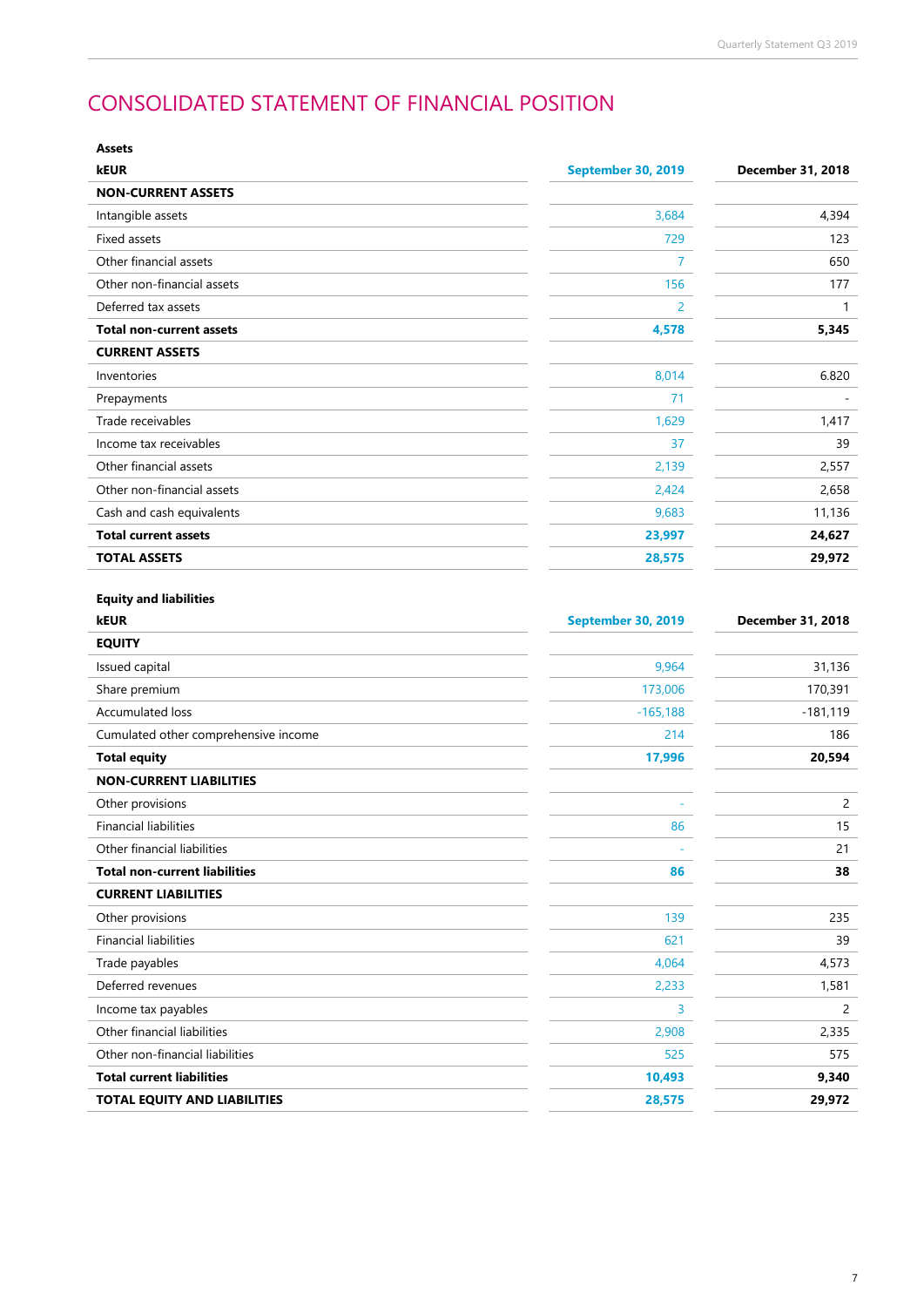# CONSOLIDATED STATEMENT OF CASH FLOWS

| <b>kEUR</b>                                                       | 9M 2019   | 9M 2018   |
|-------------------------------------------------------------------|-----------|-----------|
| Profit or loss for the period                                     | $-12,091$ | $-28,272$ |
| Amortization $(+)$ / impairment $(+)$ of intangible assets        | 801       | 1,013     |
| Depreciation (+) / impairment (+) of fixed assets                 | 547       | 215       |
| Increase $(+)$ / decrease $(-)$ in other provisions               | -98       | -180      |
| Non-cash income (-) or expenses (+) from employee benefits        | 27        | -459      |
| Other non-cash expense $(+)$ / income $(-)$ items                 | 3         | 8,450     |
| Increase (-) / decrease (+) in inventories                        | $-1,193$  | 7,942     |
| Increase $(-)$ / decrease $(+)$ in prepayments                    | $-71$     | 303       |
| Increase $(-)$ / decrease $(+)$ in trade receivables              | $-211$    | 1,019     |
| Increase $(-)$ / decrease $(+)$ in other assets                   | 864       | 2,619     |
| Increase $(+)$ / decrease $(-)$ in trade payables                 | $-509$    | $-7,213$  |
| Increase (+) / decrease (-) in deferred revenues                  | 652       | $-1,128$  |
| Increase (+) / decrease (-) in other liabilities                  | 556       | $-1,545$  |
| Gain (-) / loss (+) from disposal of intangible and fixed assets  | -1        | -34       |
| Interest expenses (+) / income (-)                                | 42        | 13        |
| Income tax expenses $(+)$ / income $(-)$                          | 8         | 7         |
| Income tax paid $(-)$ / received $(+)$                            | -6        | -11       |
| Net cash flows used in operating activities                       | $-10,680$ | -17,261   |
| Proceeds (+) from sales of intangible and fixed assets            | 1.        | 40        |
| Purchase (-) of intangible assets                                 | $-70$     | -245      |
| Purchase (-) of fixed assets                                      | -61       | $-79$     |
| Purchase (-) or proceeds (+) from financial investments           |           | 1,875     |
| Payments (-) or refunds (+) from acquisition of subsidiaries      | 70        | 365       |
| Cash flows from divestiture of subsidiaries                       | 400       | -595      |
| Interest received (+)                                             | 17        | 10        |
| Net cash flows from investing activities                          | 357       | 1,371     |
| Proceeds (+) from issue of shares                                 | 10,138    | 5,242     |
| Transaction cost (-) on issue of shares or capital decrease       | $-719$    | -118      |
| Repayment (-) of lease liabilities                                | $-494$    | -40       |
| Repayment (-) of financial liabilities                            |           | $-3,509$  |
| Interest paid $(-)$                                               | -59       | -23       |
| Net cash flows from financing activities                          | 8,866     | 1,552     |
| Cash and cash equivalents at the beginning of the period          | 11,136    | 26,465    |
| Net decrease in cash and cash equivalents                         | $-1,457$  | $-14,338$ |
| Change in cash and cash equivalents due to foreign exchange rates | 4         | 8         |
| Cash and cash equivalents at the end of the period                | 9,683     | 12,135    |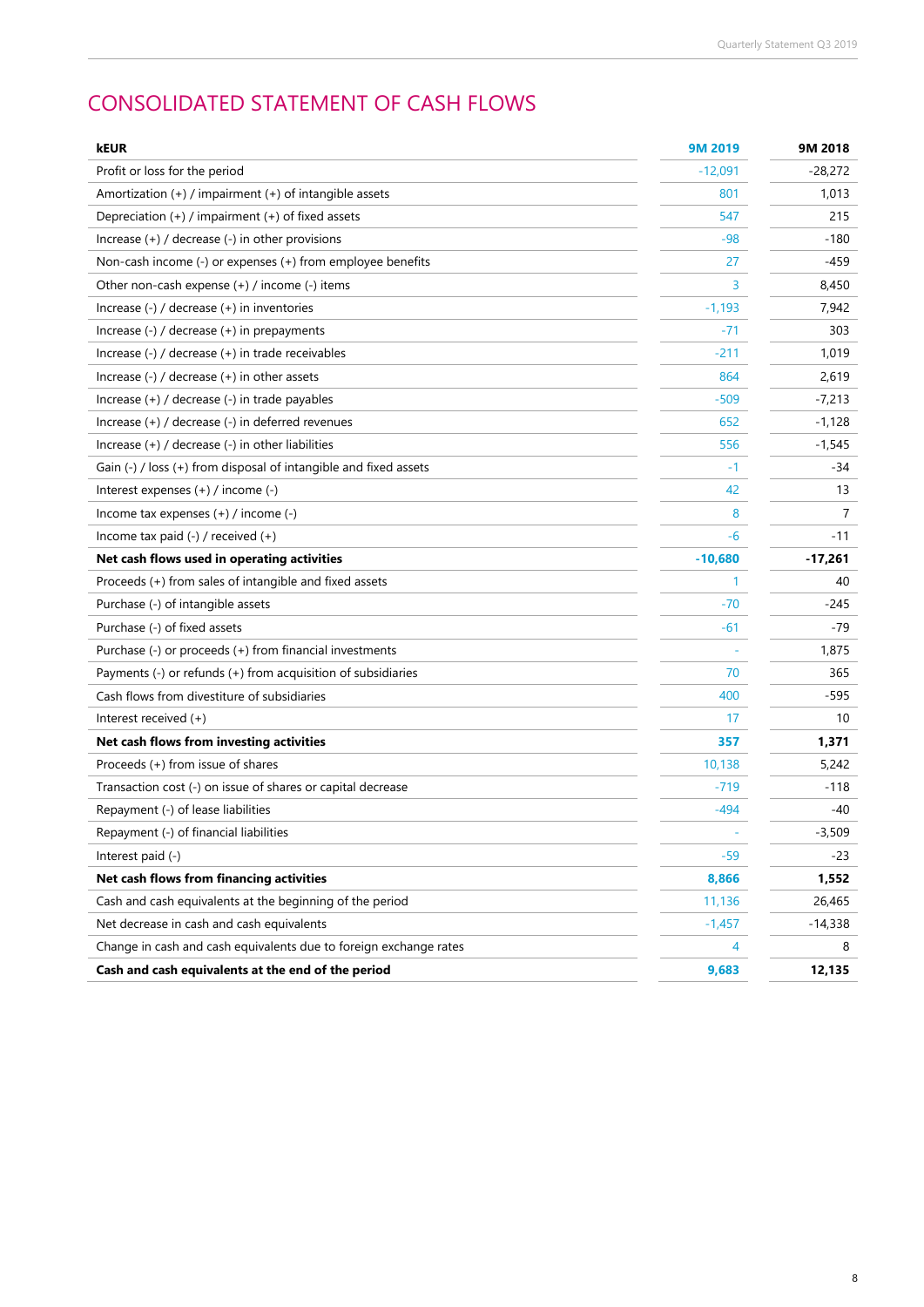# CONSOLIDATED STATEMENT OF CHANGES IN EQUITY

|                                                  |                          |                          |                          | Actuarial gains or<br>losses from | Exchange<br>differences on |                          |                     |
|--------------------------------------------------|--------------------------|--------------------------|--------------------------|-----------------------------------|----------------------------|--------------------------|---------------------|
|                                                  |                          |                          |                          | remeasurement                     | translation of             | Other                    |                     |
|                                                  |                          |                          | <b>Accumulated</b>       | of defined benefit                | foreign                    | comprehensive            |                     |
| kEUR                                             | <b>Issued capital</b>    | <b>Share premium</b>     | loss                     | pension plans                     | operations                 | income or loss           | <b>Total equity</b> |
| As at January 1, 2019                            | 36,136                   | 170,391                  | -181,119                 | 3                                 | 183                        | 186                      | 20,594              |
| Total comprehensive income or loss of the period | $\overline{\phantom{a}}$ | $\sim$                   | $-12,091$                | $\overline{\phantom{a}}$          | 28                         | 28                       | $-12,063$           |
| Capital decrease                                 | $-28,022$                | $\overline{\phantom{a}}$ | 28,022                   | $\sim$                            | $\overline{\phantom{a}}$   | $\overline{\phantom{a}}$ |                     |
| Issue of share capital                           | 6,850                    | 3,288                    | $\overline{\phantom{a}}$ | $\sim$                            | $\sim$                     | $\overline{\phantom{a}}$ | 10,138              |
| <b>Transaction costs</b>                         | $\overline{\phantom{a}}$ | $-700$                   | $\sim$                   | $\overline{\phantom{a}}$          | $\sim$                     | $\overline{\phantom{a}}$ | $-700$              |
| Share-based payments                             | $\overline{\phantom{a}}$ | 27                       | $\overline{\phantom{a}}$ | $\sim$                            | $\overline{\phantom{a}}$   | $\overline{\phantom{a}}$ | 27                  |
| As at September 30, 2019                         | 9,964                    | 173,006                  | $-165,188$               | 3.                                | 211                        | 214                      | 17,996              |
| As at January 1, 2018                            | 28,472                   | 168,486                  | $-143,427$               | 3                                 | $-301$                     | -298                     | 53,233              |
| Total comprehensive income or loss of the period | $\overline{\phantom{a}}$ | $\overline{\phantom{a}}$ | $-28,272$                | $\overline{\phantom{a}}$          | 478                        | 478                      | $-27,794$           |
| Capital decrease                                 | $\overline{\phantom{a}}$ | $\sim$                   | $\overline{\phantom{a}}$ | $\overline{\phantom{a}}$          | $\overline{\phantom{a}}$   | $\overline{\phantom{a}}$ |                     |
| Issue of share capital                           | 2,664                    | 2,577                    | $\overline{\phantom{a}}$ | $\overline{\phantom{a}}$          | $\overline{\phantom{a}}$   | $\overline{\phantom{a}}$ | 5,241               |
| <b>Transaction costs</b>                         | $\overline{\phantom{a}}$ | $-168$                   | $\overline{\phantom{a}}$ | $\overline{\phantom{a}}$          | $\overline{\phantom{a}}$   | $\overline{\phantom{a}}$ | $-168$              |
| Share-based payments                             | $\sim$                   | $-407$                   |                          | $\overline{\phantom{a}}$          | $\overline{\phantom{a}}$   | $\overline{\phantom{a}}$ | $-407$              |
| As at September 30, 2018                         | 31,136                   | 170,488                  | $-171,699$               | 3                                 | 177                        | 180                      | 30,105              |

### **Editorial team and contact**

windeln.de SE Hofmannstrasse 51 81379 Munich, Germany corporate.windeln.de

**Corporate Communications** Sophia Kursawe E-Mail: investor.relations@windeln.de **Concept, text, layout and design** windeln.de SE

**Picture credits** Fotolia, iStock